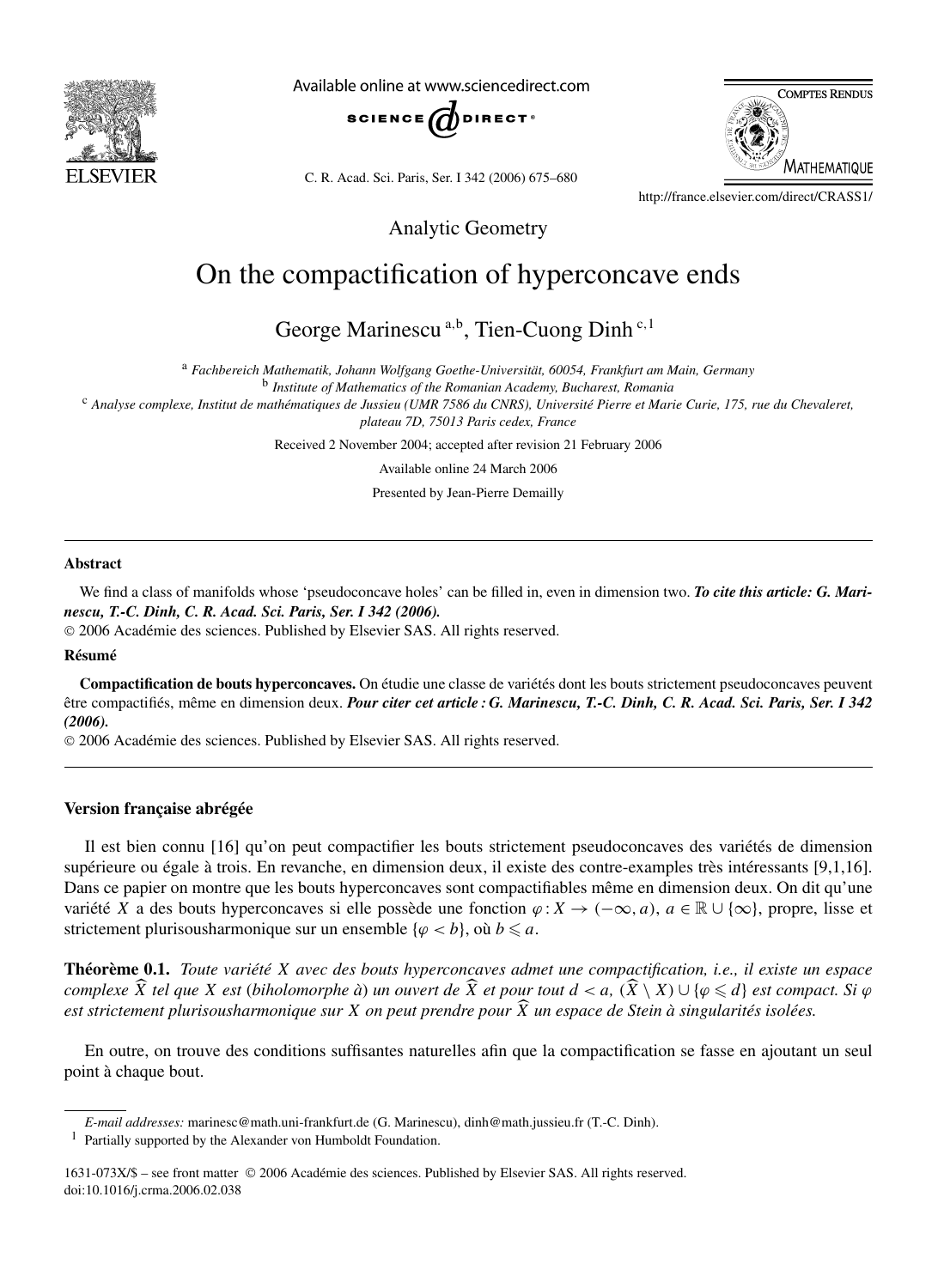**Théorème 0.2.** *Soient X une variété avec bouts hyperconcaves et*  $\widehat{X}$  *une compactification lisse. Supposons que X a un recouvrement par des ouverts de Zariski dont les revêtements universels sont de Stein. Alors X* \ *X consiste en un ensemble fini D et un ensemble analytique exceptionel qui se contracte sur un ensemble fini D. Chaque composante connexe de Xc, pour c assez petit, peut être compactifié analytiquement par un seul point de D* ∪ *D. Si X admet un revêtement de Stein alors*  $D' = \emptyset$  *et*  $D$  *coincide avec le lieu singulier de la réduction de Remmert de*  $\overline{X}$ *.* 

Cela permet de donner une nouvelle preuve du théorème de Siu–Yau [18] et de généraliser les théorèmes de Nadel [14] en dimension deux. Nous utilisons la technique  $L^2$  afin de construire des fonctions holomorphes permettant d'immerger les bouts hyperconcaves dans un C*<sup>N</sup>* et d'utiliser le théorème d'Hartogs pour les compactifier. Pour le théorème 0.2, nous utilisons un théorème classique de Wermer.

## **1. Introduction**

We will be concerned with the following class of manifolds.

**Definition 1.** A complex manifold X with dim  $X \ge 2$  is said to be a *strongly pseudoconcave end* if there exists a proper, smooth function  $\varphi: X \to (e, a), a \in \mathbb{R} \cup \{+\infty\}$ , which is strongly plurisubharmonic on a set of the form  $\{\varphi < b\}$ ,  $b \le a$ . If  $e = -\infty$ , *X* is called a *hyperconcave end*. For  $d < c < a$  we set  $X_c = \{\varphi < c\}$  and  $X_d^c = \{d < \varphi < c\}$ . We call *ϕ exhaustion function*.

We say that a strongly pseudoconcave end can be *compactified* or *filled in* if there exists a complex space  $\widehat{X}$  such that *X* is (biholomorphic to) an open set in  $\hat{X}$  and for any  $d < a$ ,  $(\hat{X} \setminus X) \cup \{\varphi \leq d\}$  is a compact set. We will call  $\hat{X}$ the *completion* of *X*.

By a theorem of Rossi [16, Th. 3, p. 245] and Andreotti–Siu [1, Prop. 3.2] any strongly pseudoconcave end *X* can be compactified, provided dim  $X \ge 3$ . This is no longer true if dim  $X = 2$ , as shown in a counterexample of Grauert, Andreotti–Siu and Rossi [9,1,16]. Our goal is to compactify the hyperconcave ends also in dimension two.

**Theorem 2.** *Any hyperconcave end X can be compactified. Moreover, if*  $\varphi$  *is strongly plurisubharmonic on the whole X, the completion X can be chosen a normal Stein space with at worst isolated singularities.*

The motivation for the study of the compactification of hyperconcave ends comes from the theory of complexanalytic compactification of quotients  $X = \mathbb{B}^n/\Gamma$  of the unit ball in  $\mathbb{C}^n$ ,  $n \ge 2$  by arithmetic groups  $\Gamma$ . The Satake–Baily–Borel compactification  $\hat{X}$  of  $X = \mathbb{B}^n/\Gamma$  is obtained by adding a finite set of points which are isolated singularities. Siu–Yau's theorem gives a differential geometric proof of this fact, first by proving that *X* has hyperconcave ends and then showing it can be compactified by adding finitely many points. Our next result is to find sufficient conditions for a manifold with hyperconcave ends to be analytically compactified by adding one point at each end. This also yields a complex analytic proof of the second step of Siu–Yau's theorem (see Corollary 10).

**Theorem 3.** Let *X* be a hyperconcave end and let  $\widehat{X}$  be a smooth completion of *X*. Assume that *X* can be covered *by Zariski-open sets which are uniformized by Stein manifolds. Then*  $\widehat{X} \setminus X$  *is the union of a finite set*  $D'$  *and an exceptional analytic set which can be blown down to a finite set D. Each connected component of Xc, for sufficiently small c*, can be analytically compactified by one point from  $D' \cup D$ . If X itself has a Stein cover,  $D' = \emptyset$  and  $D$ *consists of the singular set of the Remmert reduction of X.*

Theorem 3 affords the extension to dimension two of Nadel's theorems [14]. If in Definition 1 we may take  $a = +\infty$ and  $\varphi$  bounded from above, the manifold *X* is said to be *hyper* 1*-concave*.

**Corollary 4.** Let *X* be a connected manifold of dimension  $n \geq 2$ . The following conditions are necessary and sufficient *for X to be a quasiprojective manifold which can be compactified to a Moishezon space by adding finitely many points*: (i) *X* is hyper 1-concave, (ii) *X* admits a line bundle *E* such that the ring  $\bigoplus_{k>0} H^0(X, E^k)$  separates points and gives *local coordinates, and* (iii) *X can be covered by Zariski-open sets which can be uniformized by Stein manifolds. If X has a Stein cover, one adds only singular points.*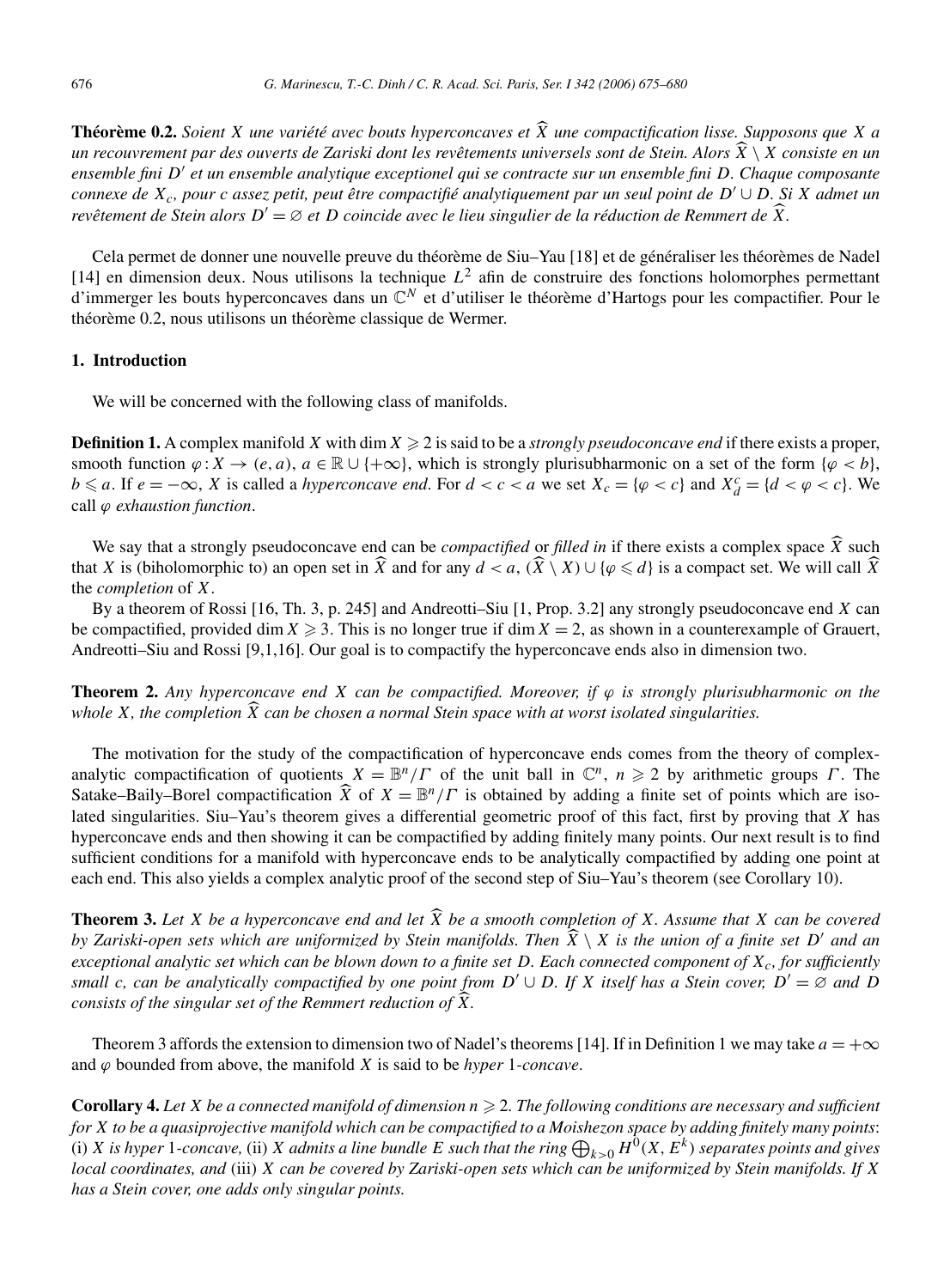Theorem 4 yields, in dimension two, a stronger version of Nadel–Tsuji theorem [15] together with a completely complex-analytic proof of the compactification of arithmetic quotients. It answers also [13, Prob. 1] for the case  $q = 0$ . A detailed version of this Note is available in [11]. See also [12] for related questions.

## **2. Proof of Theorem 2**

The idea of proof is to analytically embed small strips  $X_d^{d^*}$ , for  $d < d^*$  in a neighbourhood of minus infinity, into the difference of two concentric polydiscs. Then apply the Hartogs extension theorem to extend the image to an analytic set which will provide the compactification. To obtain the embedding we follow the strategy of Grauert and Kohn for the solution of the Levi problem. Namely, we solve the  $L^2$   $\bar{\partial}$ -Neumann problem for  $(0, 1)$ -forms (see [7]) on domains  $X_c$  with strongly pseudoconvex boundary  $\{\varphi = c\}$  endowed with a complete metric at minus infinity. The function  $\chi = -\log(-\varphi)$  is smooth on  $X_0$ . We set  $\omega = \sqrt{-1} \partial \overline{\partial} \chi = -\sqrt{-1} \partial \overline{\partial} \log(-\varphi)$ . Note that  $\partial \overline{\partial} \chi = \partial \overline{\partial} \varphi/(-\varphi) + (\partial \varphi \wedge \varphi)$  $\frac{\partial \varphi}{\partial \varphi}$  and  $(\partial \varphi \wedge \partial \varphi)/\varphi^2 = \partial \chi \wedge \partial \chi$ . Since  $\sqrt{-1} \partial \overline{\partial} \varphi/(-\varphi)$  represents a metric on  $X_0$ , we get the Donnelly– Fefferman condition:

$$
|\partial \chi|_{\omega} \leqslant 1. \tag{1}
$$

Since  $\chi: X_0 \to \mathbb{R}$  is proper, (1) also ensures that  $\omega$  is complete. Let  $c < 0$  be a regular value of  $\varphi$ . The metric  $\omega$  is complete at the pseudoconcave end of  $X_c$  and extends smoothly over the boundary  $bX_c$ .

We wish to derive the Poincaré inequality for  $(0, 1)$ -forms on  $X_c$ . For this goal we look first at the minus infinity end and use the Berndtsson–Siu trick [3,17]. Roughly speaking, it uses the negativity of the trivial line bundle, thus avoiding the problems raised by the control of the Ricci curvature of  $\omega$  at  $-\infty$ . Let us denote by  $C_0^{0,q}(X_c)$  the space of smooth  $(0, q)$ -forms with compact support in  $X_c$ . Let  $\vartheta = -\ast \partial \ast$  be the formal adjoint of  $\overline{\partial}$  with respect to the scalar product  $(u, v) = \int_{X_c} \langle u, v \rangle dV_\omega$ , where  $\langle u, v \rangle = \langle u, v \rangle_\omega$  and  $dV_\omega = \omega^n/n!$ .

**Lemma 5.** *For any*  $v \in C_0^{0,1}(X_c)$  *we have*  $||v||^2 \le 8(||\bar{\partial}v||^2 + ||\partial v||^2)$ *.* 

**Proof.** On the trivial bundle  $E = X_c \times \mathbb{C}$  we introduce the auxiliary Hermitian metric  $e^{(\chi/2)}$ . Let be  $\vartheta_{\chi}$  the formal adjoint of  $\bar{\partial}$  with respect to the scalar product  $(u, v)_\chi = \int_{X_c} \langle u, v \rangle e^{\chi/2} dV_\omega$ . Then  $\vartheta_\chi = e^{-\chi/2} \vartheta e^{\chi/2}$ . We apply the Bochner–Kodaira–Nakano formula for  $u \in C_0^{0,1}(X_c)$ :

$$
\int_{X_c} \langle [\sqrt{-1} \partial \overline{\partial} (-\chi/2), \Lambda_\omega] u, u \rangle e^{\chi/2} dV_\omega \leq \int_{X_c} (|\overline{\partial} u|^2 + |\partial_\chi u|^2) e^{\chi/2} dV_\omega,
$$
\n(2)

where  $\Lambda_{\omega}$  represents the contraction with  $\omega$  and  $[A, B] = AB - (-1)^{\deg A \cdot \deg B} BA$  is the graded commutator of the operators *A*, *B*. The idea is to substitute  $v = u e^{\chi/4}$ . It is readily seen that

$$
|\bar{\partial}u|^2 e^{\chi/2} \leq 2|\bar{\partial}v|^2 + \frac{1}{8}|\bar{\partial}\chi|^2 |v|^2, \qquad |\vartheta_{\chi}u|^2 e^{\chi/2} \leq 2|\vartheta v|^2 + \frac{1}{8}|\partial\chi|^2 |v|^2. \tag{3}
$$

Moreover  $\langle [\sqrt{-1} \partial \overline{\partial}(-\chi/2), \Lambda_{\omega}]u, u \rangle e^{\chi/2} = \langle [\sqrt{-1} \partial \overline{\partial}(-\chi/2), \Lambda_{\omega}]v, v \rangle$ . In general, for a  $(p, q)$ -form  $\alpha$  we have Moreover  $(\sqrt{7}-1 \theta \theta(-\sqrt{7}/2), \Delta_{\omega}|\mu, \mu \rangle e^{\lambda/2} = (\sqrt{7}-1 \theta \theta(-\sqrt{7}/2), \Delta_{\omega}|\nu, \nu)$ . In general, for a  $(p, q)$ -form  $\alpha$  we have the identity  $\langle [\omega, \Delta_{\omega}]\alpha, \alpha \rangle = (p+q-n)|\alpha|^2$ , where  $n = \dim X$ . Taking into account that  $\omega = \sqrt{-1} \$ the identity  $\langle [\omega, \Lambda_{\omega}] \alpha, \alpha \rangle = (p+q-n)|\alpha|^2$ , where  $n = \dim X$ . Taking into account that  $\omega = a(0, 1)$ -form, we obtain  $\langle [\sqrt{-1} \partial \overline{\partial}(-\chi/2), \Lambda_{\omega}]u, u \rangle e^{\chi/2} = \frac{n-1}{2} |v|^2 \ge \frac{1}{2} |v|^2$ . By (2), (3), (1),

$$
\frac{1}{2} \int\limits_{X_c} |v|^2 \, \mathrm{d}V_\omega \leqslant 2 \int\limits_{X_c} \left( |\bar{\partial}v|^2 + |\vartheta v|^2 \right) \mathrm{d}V_\omega + \frac{1}{4} \int\limits_{X_c} |v|^2 \, \mathrm{d}V_\omega. \tag{4}
$$

This immediately implies Lemma 5 for elements  $v \in C_0^{0,1}(X_c)$ .  $\Box$ 

Let  $\eta$ :  $(-\infty, 0) \to \mathbb{R}$  be a smooth function such that  $\eta(t) = 0$  on  $(-\infty, -2]$ ,  $\eta'(t) > 0$ ,  $\eta''(t) > 0$  on  $(-2, 0)$ . Let us introduce the scalar product  $(u, v)_{\eta(\varphi)} = \int_{X_c} \langle u, v \rangle e^{-\eta(\varphi)} dV_\omega$ , the corresponding norm  $\|\cdot\|_{\eta(\varphi)}$  and  $L^2$  spaces, denoted  $L_2^{0,q}(X_c, \eta(\varphi))$ . Let  $\mathcal{C}_0^{0,q}(\overline{X}_c)$  be the space of smooth  $(0, q)$ -forms with compact support in  $\overline{X}_c$ . Consider the maximal closed extension of  $\bar{\partial}$  to  $L_2^{0,q}(X_c, \eta(\varphi))$  and let  $\bar{\partial}_{\eta(\varphi)}^*$  be its the Hilbert-space adjoint.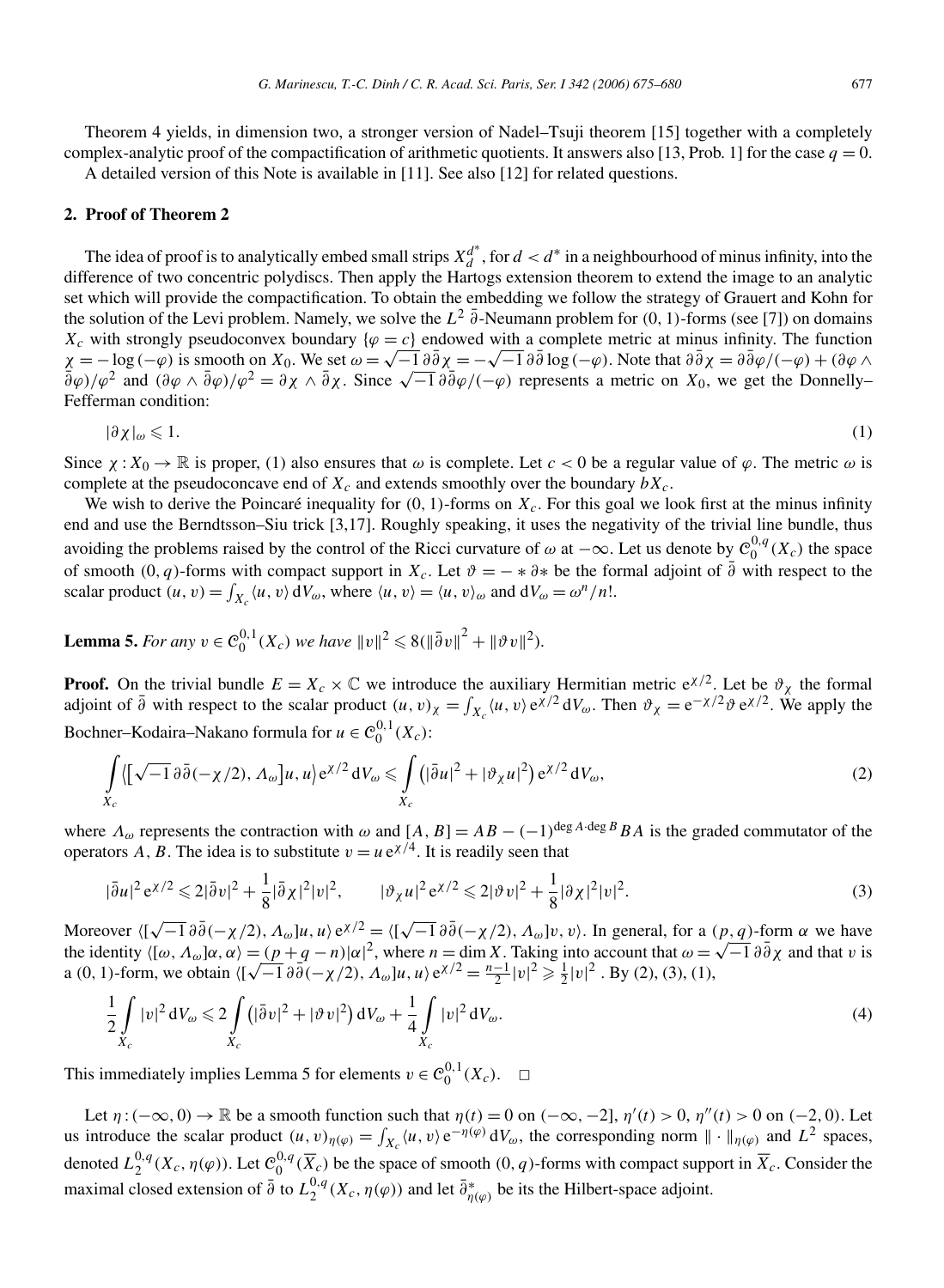**Lemma 6.** If *n* grows sufficiently fast, there exists a constant  $C > 0$  such that

$$
\|u\|_{\eta(\varphi)}^2 \leq C \bigg( \|\bar{\partial}u\|_{\eta(\varphi)}^2 + \|\bar{\partial}_{\eta(\varphi)}^* u\|_{\eta(\varphi)}^2 + \int\limits_K |u|^2 e^{-\eta(\varphi)} dV_\omega \bigg),\tag{5}
$$

*for any*  $u \in \text{Dom } \bar{\partial} \cap \text{Dom } \bar{\partial}_{\eta(\varphi)}^* \subset L_2^{0,1}(X_c, \eta(\varphi))$ *, where*  $K = \{-3 \leq \varphi \leq -3/2\}$ *.* 

**Proof.** The Morrey–Kohn–Hörmander estimate [10, Th. 3.3.5] shows that there exists  $R > 0$  such that for sufficiently growing *η*:

$$
||u||_{\eta(\varphi)}^2 \le R\bigg(||\bar{\partial}u||_{\eta(\varphi)}^2 + ||\bar{\partial}_{\eta(\varphi)}^*u||_{\eta(\varphi)}^2 + \int\limits_{\{-3\le \varphi \le -3/2\}} |u|^2 e^{-\eta(\varphi)} dV_\omega\bigg),\tag{6}
$$

for  $u \in \text{Dom }\bar{\partial} \cap \text{Dom }\bar{\partial}_{\eta(\varphi)}^* \subset L_2^{0,1}(X_c, \eta(\varphi)), \text{ supp } u \subset \{-3 \leqslant \varphi\}$  . Let  $u \in \text{Dom }\bar{\partial} \cap \text{Dom }\bar{\partial}_{\eta(\varphi)}^* \subset L_2^{0,1}(X_c, \eta(\varphi)).$  The density lemma of Andreotti–Vesentini shows that to prove (6) it suffices to consider smooth elements *u* compactly supported in  $\overline{\Omega}$ . We choose a cut-off function  $\rho_1 \in C^{\infty}(X_c)$  such that  $\text{supp }\rho_1 = \{-3 \leq \varphi\}$ ,  $\rho_1 = 1$  on  $\{-2 \leq \varphi\}$ . Set  $\rho_2 = 1 - \rho_1$ . On supp  $\rho_2$ ,  $\eta(\varphi)$  vanishes, therefore  $\bar{\partial}_{\eta(\varphi)}^*(\rho_2 u) = \vartheta(\rho_2 u)$ . Lemma 5 for  $\rho_2 u$  gives  $\|\rho_2 u\|_{\eta(\varphi)}^2 \leq$  $8(\|\bar{\partial}(\rho_2 u)\|_{\eta(\varphi)}^2 + \|\bar{\partial}_{\eta(\varphi)}^*(\rho_2 u)\|_{\eta(\varphi)}^2)$ . The latter estimate and (6) applied to  $\rho_1 u$  together with standard inequalities deliver  $(5)$ .  $\Box$ 

In the sequel we fix a function  $\eta$  as in Lemma 6. Then the fundamental estimate (5) implies the solution of the *L*<sup>2</sup>  $\bar{\partial}$ -Neumann problem. Consider the complex of closed, densely defined operators  $T = \bar{\partial}$ :  $L_2^{0,0}(X_c, \eta(\varphi)) \rightarrow$  $L_2^{0,1}(X_c, \eta(\varphi)), S = \overline{\partial}: L_2^{0,1}(X_c, \eta(\varphi)) \to L_2^{0,2}(X_c, \eta(\varphi)).$ 

**Theorem 7.** *The operator T* has closed range and  $\text{Range}(T)$  has finite codimension in  $\text{Ker}(S)$ *. If*  $f \in \text{Range } T$ *, there is a unique solution*  $u \perp \text{Ker } T$  *of the equation*  $Tu = f$ ; *if*  $f$  *is smooth in*  $\Omega$  *so is*  $u$ *.* 

By solving the  $\partial$ -equation we construct peak functions at each point of  $bX_c$ .

**Corollary 8.** Let  $p \in bX_c$  and  $f$  be a holomorphic function on a neighbourhood of  $p$  such that  $\{f = 0\} \cap \overline{X_c} = \{p\}$ . *Then for every m big enough, there is a function*  $g \in O(X_c) \cap C^\infty(\overline{X}_c \setminus \{p\})$ *, a smooth function*  $\Phi$  *<i>on a neighbourhood* V of p and constants  $a_1, ..., a_{m-1}$  such that  $g = f^{-m}(1 + a_{m-1}f + \cdots + a_1f^{m-1}) + \Phi$  on  $V \cap \Omega$ . In particular, we *have*  $\lim_{z\to p} |g(z)| = \infty$ *.* 

Proceeding as in [1, Prop. 3.2] we show that  $X_d^{d^*}$ , for  $c - \delta < d < d^* < c$  can be holomorphically embedded as submanifold of dimension  $\geq 2$  in the difference of two concentric polydiscs in  $\mathbb{C}^N$ , for some *N*. By the Hartogs theorem we compactify  $X_d^c$  to a Stein space  $\widehat{X}_c \subset \mathbb{C}^N$ . The uniqueness of the Stein completion [1, Cor. 3.2] entails that  $\hat{X}_c$  does not depend on *c*, so letting  $c \to -\infty$  we obtain the desired compactification  $\hat{X}$  of *X*.

**Remark.** Our method was to embed small strips  $X_d^{d^*}$ , for  $c - \delta < d < d^* < c$  in  $\mathbb{C}^N$  using holomorphic functions and apply the Hartogs phenomenon. One can produce easily holomorphic *(n,* 0*)*-forms on *X*<sup>0</sup> and an embedding  $\Psi: X_d^{d*} \to \mathbb{CP}^N$ , using the standard  $L^2$  estimates for  $\overline{\partial}$  [5]. However, the global Hartogs or Harvey–Lawson phenomenon in  $\mathbb{CP}^N$  is an open question [6, Problème 1]. Note that by pulling back  $\Psi(X_d^{d^*})$  to  $\mathbb{C}^{N+1} \setminus \{0\}$  we obtain a noncompact manifold, so we cannot apply the known results from the euclidean space.

## **3. Compactification by adding finitely many points**

The present section is devoted to proving sufficient conditions for the set  $\hat{X} \setminus X$  to be analytic. We begin with some preparations. We say that a complex manifold *V* satisfies the *Kontinuitätssatz* if for any smooth family of closed holomorphic discs  $\overline{\Delta}_t$  in *V* indexed by  $t \in [0, 1)$  such that  $\overline{a}$  lies on a compact subset of *V*, then  $\overline{a}$  lies on a compact subset of *V* . If *V* or its universal cover is Stein then *V* satisfies Kontinuitätssatz. A closed subset *F* of *V* is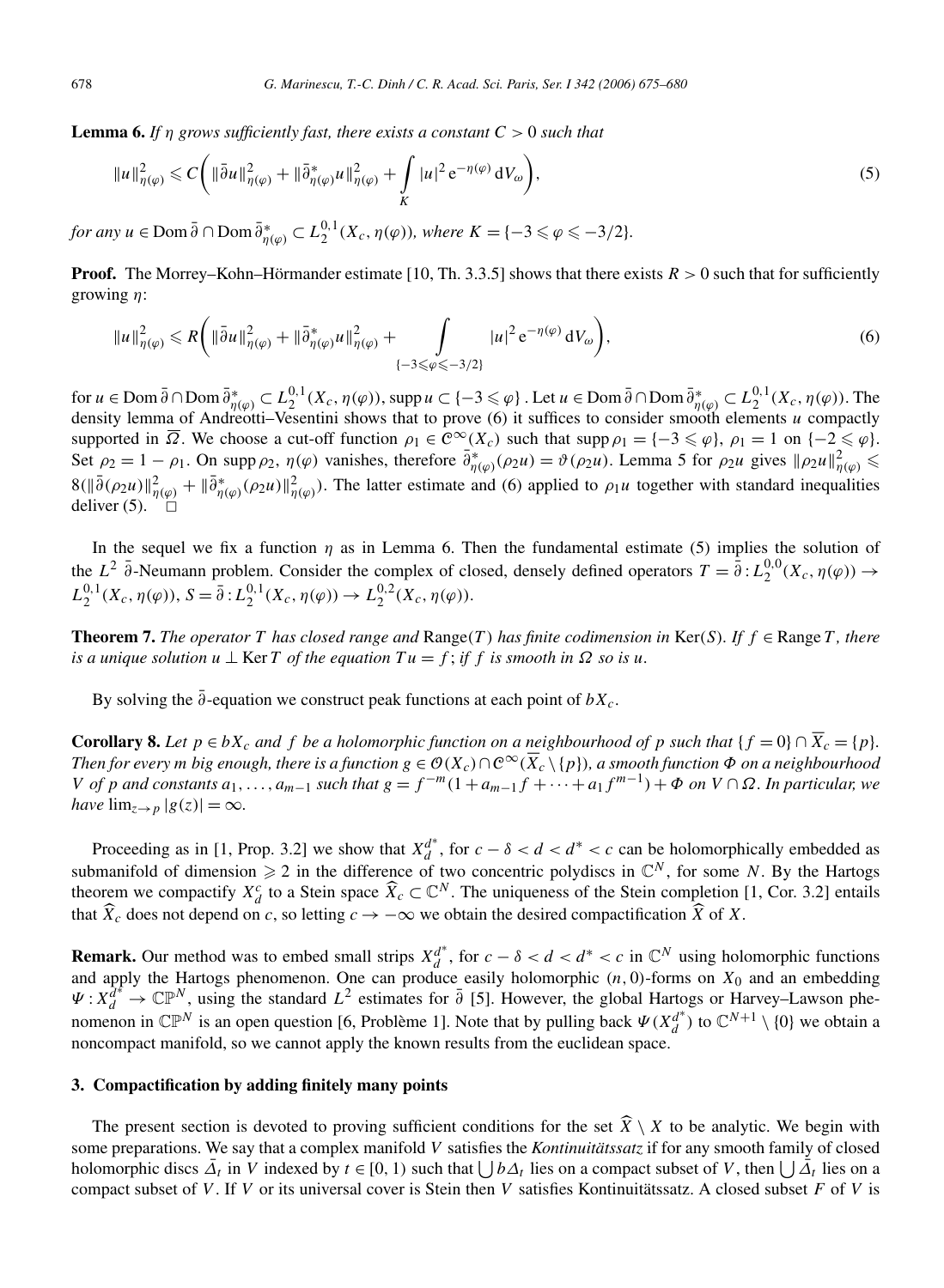called *pseudoconcave* if  $V \setminus F$  satisfies the local Kontinuitätssatz in V, i.e. for every  $x \in F$  there is a neighbourhood W of x such that  $W \setminus F$  satisfies the Kontinuitätssatz. Finite unions of pseudoconcave subsets and complex hypersurfaces are pseudoconcave.

We have the following proposition which implies Theorem 3.

**Proposition 9.** *Let Ω be a Stein space with isolated singularities S and K a completely pluripolar compact subset of*  $\widehat{\Omega}$  *which contains S. Assume that*  $\Omega = \widehat{\Omega} \setminus K$  *can be covered by Zariski-open sets which satisfy the local Kontinuitätssatz in*  $\widehat{\Omega} \setminus S$ *. Then K is a finite set. If*  $\Omega = \widehat{\Omega} \setminus K$  *has a Stein cover,*  $K = S$ *.* 

**Proof.** We can suppose that  $\widehat{\Omega}$  is a subvariety of a complex space  $\mathbb{C}^N$ . Let *B* be a ball containing *K* such that  $bB \cap \widehat{\Omega}$ is transversal. By hypothesis, we can choose a finite family of Zariski-open sets  $V_1, \ldots, V_k$  which are uniformized by Stein manifolds and  $\bigcap F_i$  is empty near *bB*, where  $F_i = Ω \setminus V_i$ . By Kontinuitätssatz,  $F_i$  is a hypersurface of  $Ω$ . We also have  $\overline{F}_i \subset F_i \cup K$ . It is sufficient to prove that  $F_i \cup K$  is a subvariety of  $\Omega$ . By slicing, one reduces the problem to the case of dimension 2.

Set  $F = |F_i|$ . Observe that  $\Gamma = F \cap bB$  is an analytic real curve. The classical Wermer theorem [19] says that hull*(Γ)*  $\setminus$  *Γ* is an analytic subset of pure dimension 1 of  $\mathbb{C}^N \setminus \Gamma$  where hull(*Γ)* is the polynomial hull of *Γ*. By the uniqueness theorem, hull $(\Gamma) \subset \widehat{\Omega}$ . Since *S* is finite, hull $(\Gamma \cup S) = \text{hull}(\Gamma) \cup S$ . Set  $F' = (F \cup K) \cap \overline{B}$  and  $F'' = \text{hull}(F) \cup S$ . We have  $F' \subset F''$ . Indeed, if  $F' \not\subset F''$ , using the maximum principle and some standard techniques, we construct a smooth family of discs which does not satisfy the Kontinuitätssatz.

Now, since  $(F_i \cup K) \setminus S$  is contained in a hypersurface of  $\widehat{\Omega} \setminus S$  and satisfies the Kontinuitätssatz, we can deduce that  $(F_i \cup K) \setminus S$  is a hypersurface of  $\widehat{Q} \setminus S$ . By the Remmert–Stein theorem, any analytic set can be extended through a point, so  $F_i$  ∪  $K$  is a hypersurface of  $\widehat{Q}$ .  $\Box$ 

**Proof of Theorem 3.** Let *X* be a hyperconcave end such that the exhaustion function  $\varphi$  is overall strongly plurisubharmonic. Let  $\widehat{X}$  be a manifold which compactifies *X*. Then  $\widehat{X}\setminus X$  has a strongly pseudoconvex neighbourhood *V*. By [8, Satz 3, p. 338] there exists a maximal analytic set *A* of *V* and [8, Satz 5, p. 340] shows the existence of a normal Stein space *V'* with at worst isolated singularities, a discrete set  $D \subset V'$  and a proper holomorphic map  $\pi : V \to V'$ , biholomorphic between  $V \setminus A$  and  $V' \setminus D$  and  $\pi(A) = D$ . That is, *A* can be blown down to the finite set *D*. Of course, Sing $(V') \subset D$ . The maximum principle for  $\varphi$  implies  $A \subset \widehat{X} \setminus X$ . Let  $\psi : V' \to [-\infty, \infty)$  be given by  $\psi = \varphi \circ \pi^{-1}$  on *V'*  $\setminus$  *D* and  $\psi = -\infty$  on  $\pi(\widehat{X}\setminus X)$ . Then  $\psi$  is a plurisubharmonic function on *V'* by [4] and  $\pi(\widehat{X}\setminus X)$  is its pluripolar set. By Proposition 9,  $\pi(\widehat{X} \setminus X)$  is a finite set. Therefore  $\widehat{X} \setminus X$  consists of *A* and possibly a finite set *D'*. If *X* has a Stein cover, it follows from the Kontinuitätssatz that  $\pi(\hat{X}\setminus X) = \text{Sing}(V')$ . Therefore  $D' = \emptyset$  and  $D = \text{Sing}(V')$ .  $\Box$ 

**Proof of Corollary 4.** From (i) and (ii) follows via the embedding theorem of Andreotti–Tomassini [2, Th. 2, p. 97], [15, Lemma 2.1] that *X* is biholomorphic to an open set of a projective manifold. We conclude by Theorem 3.  $\Box$ 

As a consequence we get a stronger form of [18, Main Theorem] (also noted by Nadel [14] for manifolds of dimension greater than three):

**Corollary 10.** *Let X be a complete Kähler manifold of finite volume and bounded negative sectional curvature. If*  $\dim X \geqslant 2$ ,  $X$  is biholomorphic to a quasiprojective manifold which can be compactified to a Moishezon space by *adding finitely many singular points.*

Indeed, the same argument as in [18] or [15, §3] shows, with the help of the Busemann function, that *X* is hyper 1-concave. Moreover, the negativity of the curvature implies that  $K_X$  is positive and the universal cover of  $X$  is Stein. We can thus apply Corollary 4.

## **References**

<sup>[1]</sup> A. Andreotti, Y.T. Siu, Projective embeddings of pseudoconcave spaces, Ann. Sc. Norm. Sup. Pisa 24 (1970) 231–278.

<sup>[2]</sup> A. Andreotti, G. Tomassini, Some remarks on pseudoconcave manifolds, in: A. Haeflinger, R. Narasimhan (Eds.), Essays on Topology and Related Topics dedicated to G. de Rham, Springer-Verlag, 1970, pp. 85–104.